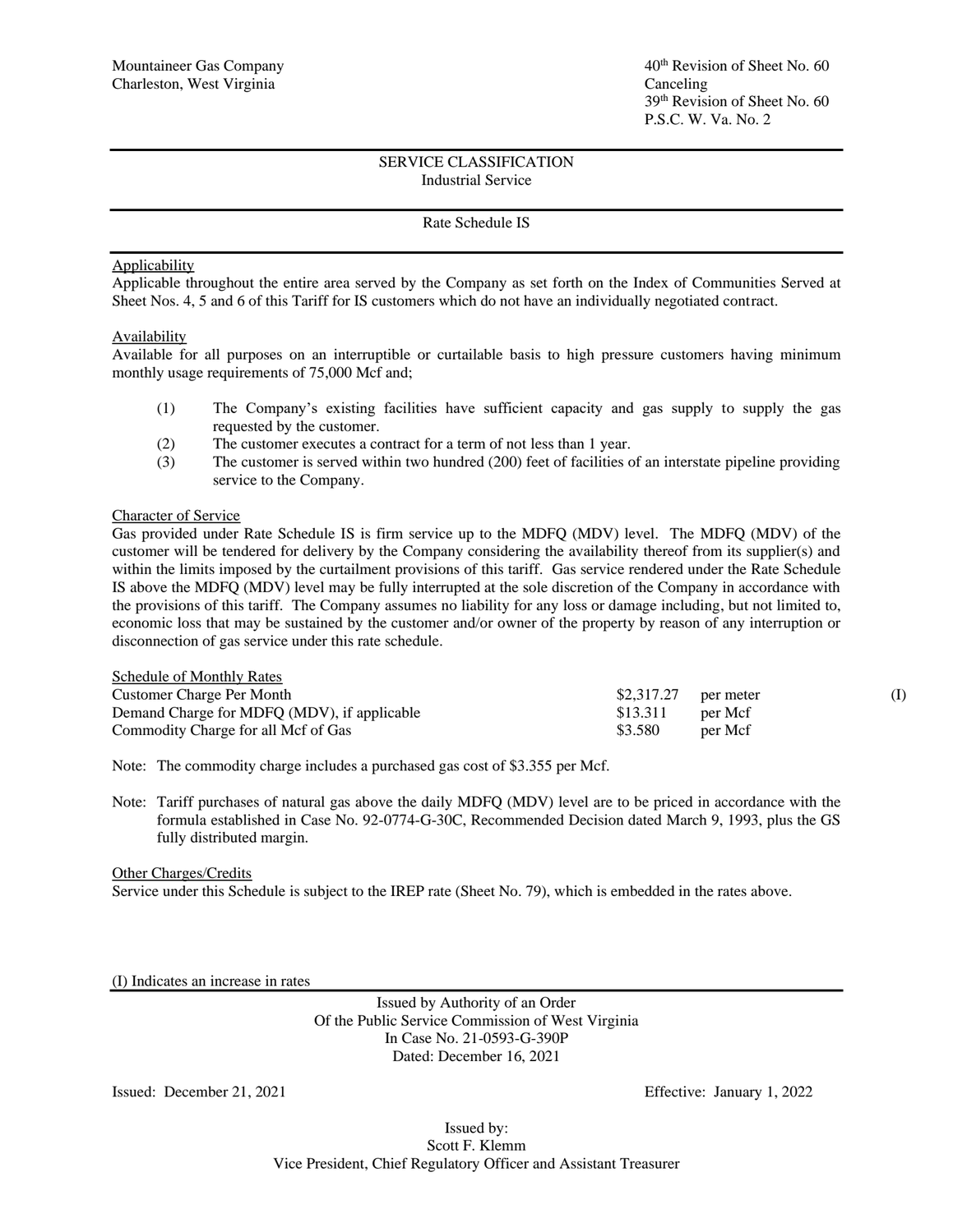# Rate Schedule IS

## Minimum Monthly Charge

The minimum monthly charge shall be the customer charge plus, if applicable, demand charge for MDFQ (MDV).

## Delayed Payment Penalty (C)

A delayed payment penalty of one percent (1%) on the current usage billings not paid by the latest payment date (20 days after the bill has been rendered) will be added to the bill in accordance with Section 6.7 of the Rules and Regulations herein.

## Local Tax Surcharge

The above rates and customer charge are subject to the local tax surcharge as set forth on Sheet Nos. 40, 41, 42, and 43.

(C) Indicates a change in text or regulation

Issued by Authority of an Order Of the Public Service Commission of West Virginia In General Order No. 185.40 Dated June 11, 2018

Issued: September 10, 2018 Effective: September 10, 2018

Issued by: Tom M. Taylor President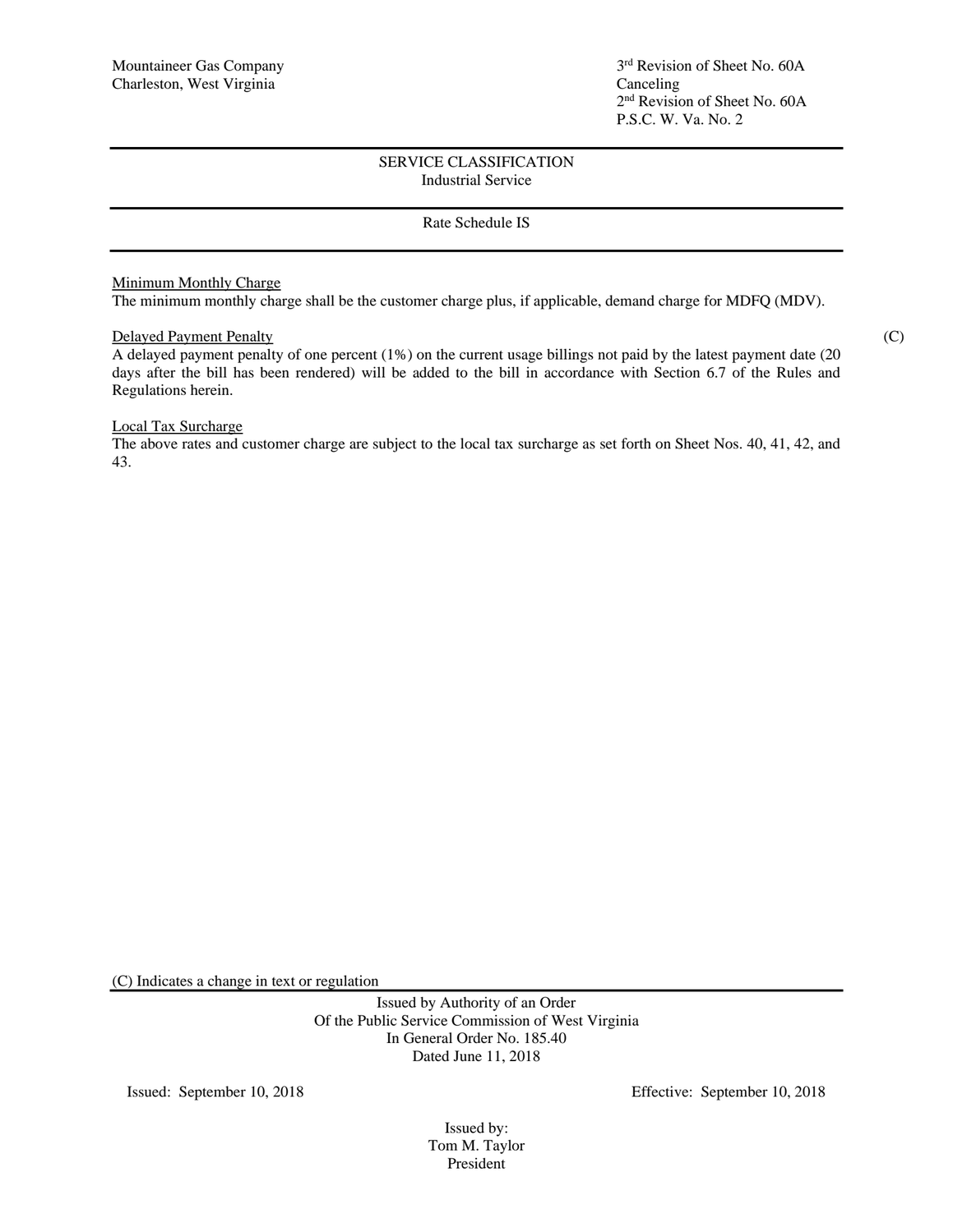Rate Schedule IS

# Other Provisions

Transportation: Rider GTS is available for service to Customers qualifying under the requirements and provisions therein.

Interruptible and Firm Gas through a Single Meter

When a Customer is supplied with both interruptible and firm gas through a single meter, the firm gas must be served under written contract. The consumption billed on this Rate Schedule will equal the difference between the actual usage and the total of the Contract Demand for firm gas times the number of days in the billing period.

> Issued by Authority of an Order Of the Public Service Commission of West Virginia In Case No. 04-1595-G-42T and No. 04-1596-G-PC Dated August 24, 2005

Issued: October 21, 2005 Effective: November 1, 2005

Issued by: Thomas M. Taylor President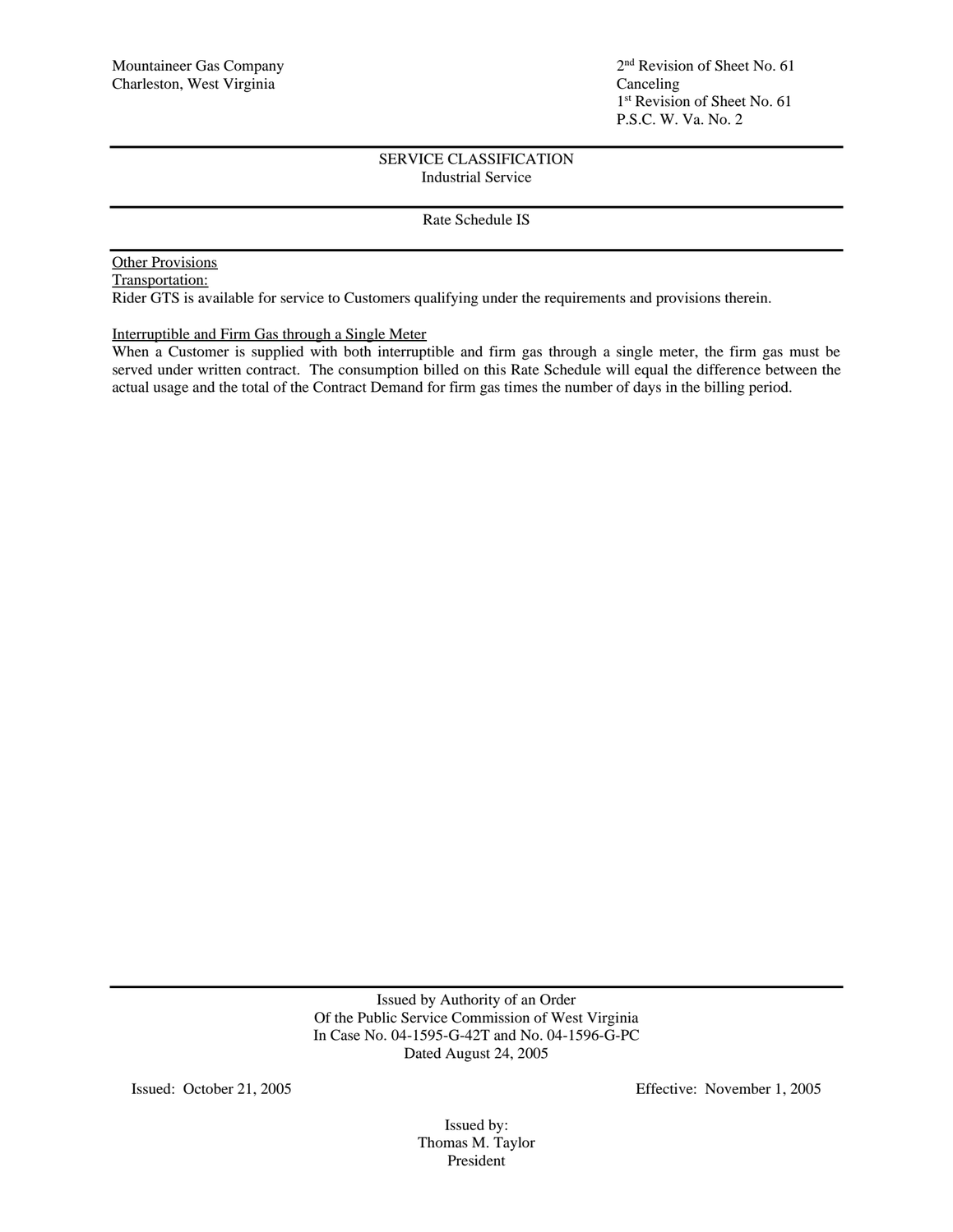2<sup>nd</sup> Revision of Sheet No. 62 1 st Revision of Sheet No. 62 P.S.C. W. Va. No. 2

# SERVICE CLASSIFICATION Industrial Service

Rate Schedule IS

Sheet No. 62 intentionally left blank.

Issued by Authority of an Order Of the Public Service Commission of West Virginia In Case No. 04-1595-G-42T and No. 04-1596-G-PC Dated August 24, 2005

Issued: October 21, 2005 Effective: November 1, 2005

Issued by: Thomas M. Taylor President